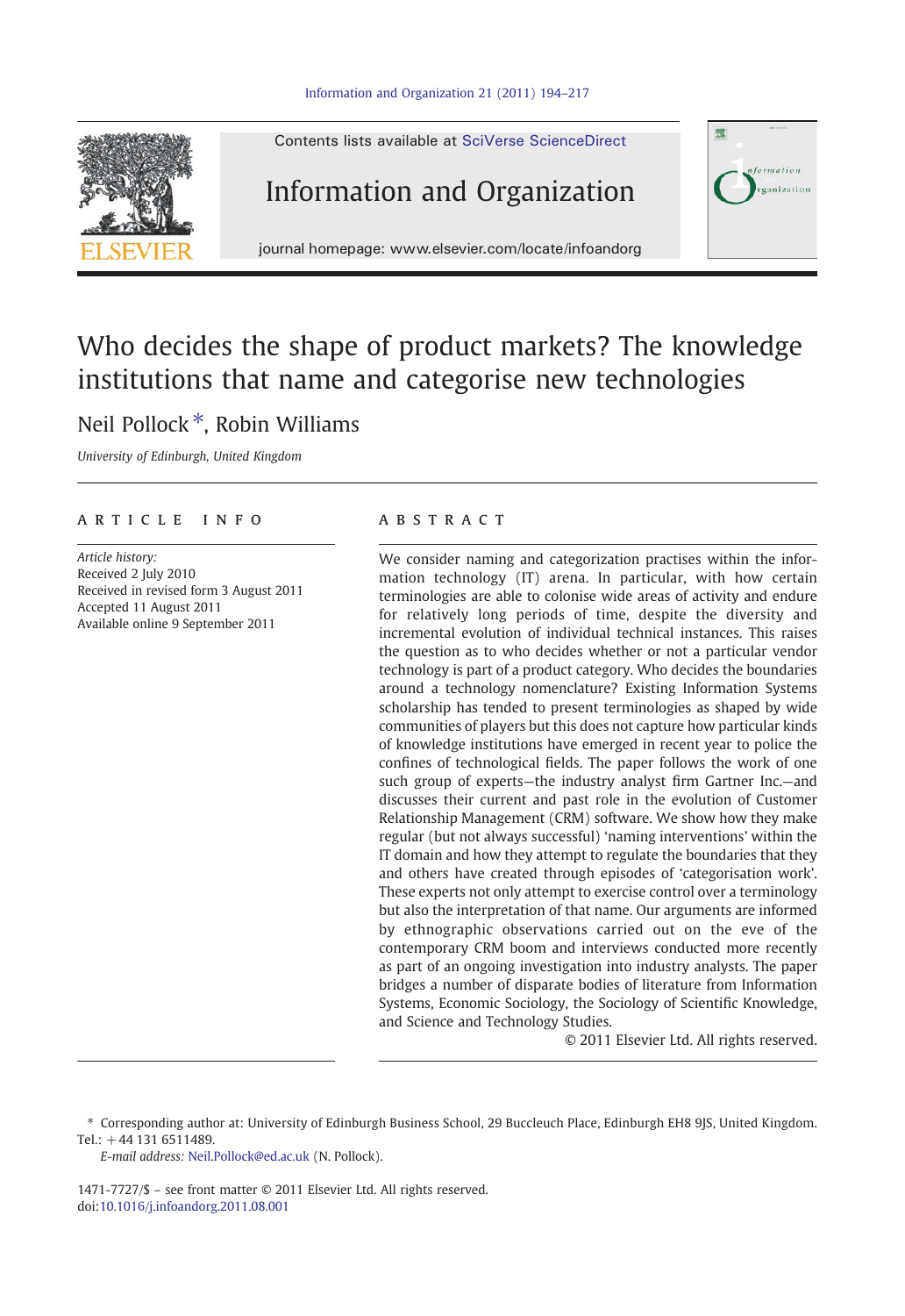#### 1. Introduction

Names matter. The ways in which new technologies are named and categorised is a matter of basic importance to Information Systems (IS) research and other social scientific analyses. As those who have studied the information technology (IT) arena for any length of time will tell you, there appears a compulsion within this domain to rename technologies ([Currie, 2004; Swanson & Ramiller, 1997\)](#page--1-0). IT vendors periodically (and repeatedly) designate offerings differently from those of previous generations or from competitors. Between 1990 and 2002, for instance, industry application software vendors used nearly 400 different terminologies to describe products [\(Pontikes, 2008](#page--1-0)). The conventional explanation for this is that competition pushes vendors to differentiate products from those of rivals. No one wants to be seen to be emulating a competitor and a new name would appear to constitute one important way to distinguish a difference.

Yet, despite this compulsion, certain designations appear able to colonise wide areas of activity ([Suddaby & Greenwood, 2001](#page--1-0)). Some technologies may be given a standard nomenclature that can then prevail for a significant period of time (as evidenced by the recent examples of MRP, MRPII, ERP, CRM etc.). These names refer not to a specific homogeneous product but to a more or less heterogeneous collection of artefacts (software, management techniques) which then went onto link a community (or, rather, several overlapping communities) of suppliers, intermediaries and adopters. Such terminologies proposed a boundary that linked a group of (often quite various) artefacts while differentiating them from others. This begs an important question that IS scholars have yet fully to answer.

Who decides? Who determines the boundaries around a product terminology? By this we intend the question as to who judges whether or not an individual technology instance is included as part of a wider terminology. In other words, who, if anyone, is naming and categorising technological fields?

Current scholarship has tended towards a communitarian framing of this important issue. Who shapes a name? The community does. The overall conception of a product market is seen to be moulded not by any one specific individual or group but by vendors, adopters, journalists and consultants together, in what [Wang and Ramiller \(2009\)](#page--1-0) have described broadly as the 'innovation community'. Terminologies gain traction precisely because no one group or actor has the final say on their shape and meaning. Passing through many hands a name becomes a hook that can facilitate a variety of understandings and interpretations leading all sorts of vendors to rebadge their systems according to the latest terminology. Indeed, such diversity and ambiguity in meaning is seen to lead to richness and robustness in the process of innovation around a terminology [\(Swanson & Ramiller, 1997](#page--1-0)).

This kind of formulation seems less adequate today. It represents a rather imprecise way to characterise what in fact has become a more organised process. One only has to look back at the recent history of information systems development, for instance, to see that, although the early stages of recent major innovations were characterised by initial ambiguity, later developments were pursued in a more structured manner. This was because at the outset of today's modern corporate information system, the 'institutions of information technology' were often rudimentary and inchoate (and early accounts of these categories resembled the communitarian account above), but, over time, the institutional framework surrounding these technologies have become better established [\(Abrahamson & Fairchild, 2001; Swanson,](#page--1-0) [2010; Wang & Swanson, 2007, 2008](#page--1-0)). Comparing the development of information systems today with the development of systems from just a couple of decades ago, we are struck by the number of specialised intermediaries that now surround workplace information technologies.

We suggest that the communitarian view might be strengthened through foregrounding the emergence in recent years of the knowledge institutions of information technology that attempt to draw up and police the boundaries that surround new technological fields of activity [\(Swanson, 2010](#page--1-0)). Clearly, vendors and other members of the wider community still feature centrally in the designation of a technology. However, the consensus surrounding an emerging field can often nowadays be steered inter alia by specialist forms of consultant known as 'industry analysts'. We are not alone in noting this important development. [Wang and](#page--1-0) [Ramiller \(2009: 20\)](#page--1-0) have pointed to how it is industry analysts who are often the 'originators' of new terminologies or, if not the authors, the body at least which attempts to "provide the first public articulation of [an] innovation" (see also [Swanson, 2010](#page--1-0)). What we want to do here is to develop this insight further through describing and conceptualising in detail the work of one highly influential industry analyst firm.

Our argument is that it is industry analysts who have established the cognitive authority to exercise control over the labelling of a technology and subsequent interpretation of that name. They do so through